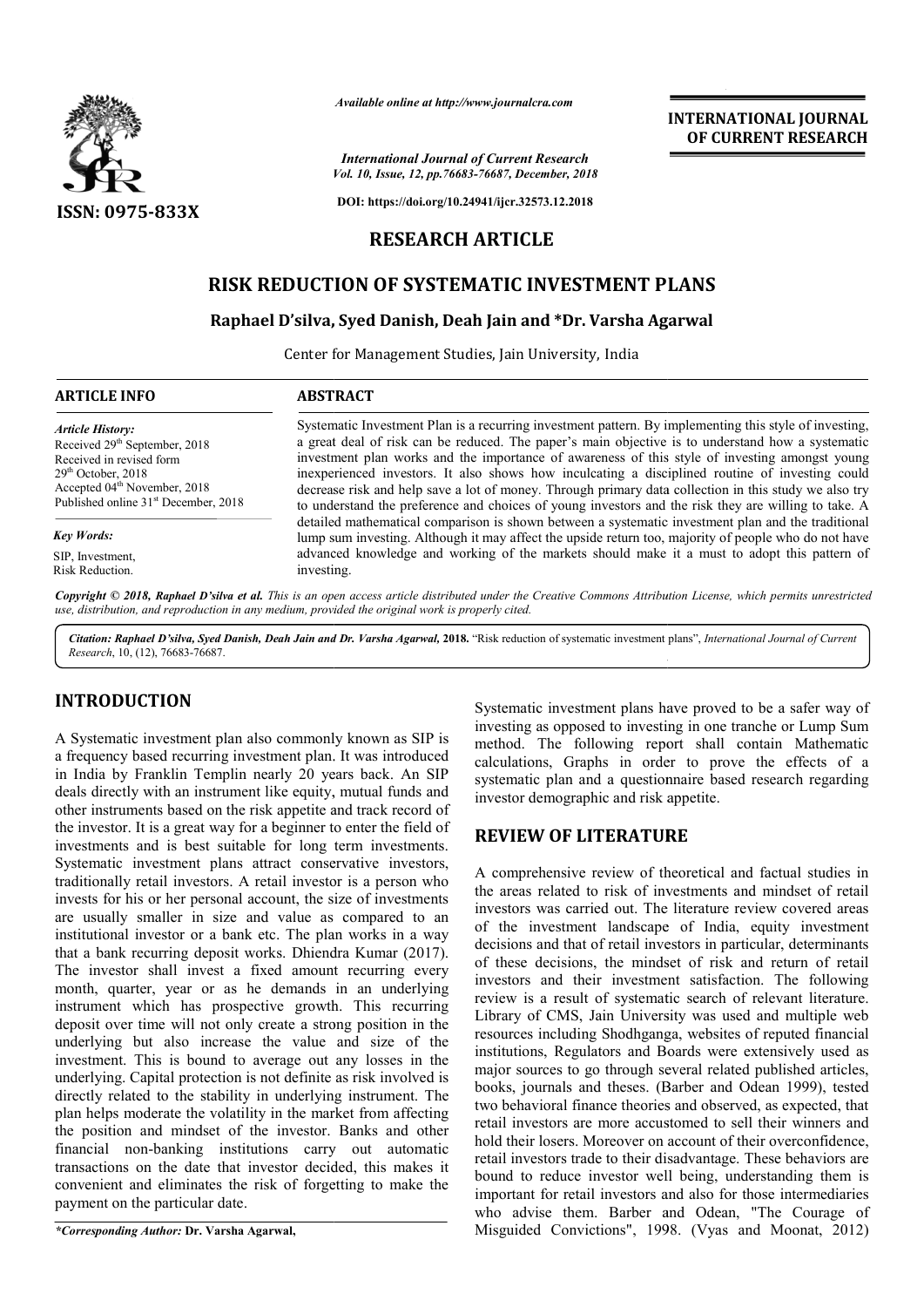studied the perception and behaviour of mutual fund investors in Indore, Madhya Pradesh, India. The study was based on 363 mutual fund investors. The results have revealed that most of the respondents invested in equity options with a time range of one to three years. Although 73 percent of the investors were aware about the risk associated with mutual funds yet only 53 per cent investors analyzed the risk. Lump sum investment was the most preferred and used mode followed by Systematic Investment plan. Gold was 35%.

The most important option among investors and mutual funds ranked 6th in this regard. Further mutual funds got an average score on all parameters like safety, liquidity, reliability, tax benefits and higher returns.Vyas and Moonat, "Perception and Behaviour of Mutual Funds Investors in Indore, Madhya Pradesh", 2012. (Blanchett and Straehl , 2015), have found substantial/sizeable differences in the optimal& efficient allocation for a retail investor's wealth with the inclusion of other assets, the major differences occurring when nonfinancial assets form a major portion of assets from a perspective of overall wealth. Blanchett and Straehl, "No Portfolio Is an Island", 2015.

#### **Need for study**

The need for this study is to analyze and prove the effectiveness and importance in awareness of Systematic Investment Plans, To Prove that Systematic investment plans are a valuable way to facilitate risk reduction and the relationship between demographic profile and risk appetite.

## **Objectives of study**

- Investment Pattern
- Demographic Profile Affecting Risk Appetite
- Preference of investments and expected return
- To Prove that Systematic investment plans are a safer way to invest. It facilitates risk reduction.

# **MATERIALS AND METHODS**

First, an exploratory research was conducted in order to gain insight about the field of investment. A critical review of literature and other data from multiple reputed sources.

From the above we arrive at our research hypotheses

"An SIP plan facilitates risk reduction in the long term as compared to lump sum investing"

The research gains information from both primary and secondary data. A survey was used to gather demographic information and investment patterns through a questionnaire while the risk reduction was proved with the help of an SIP calculator, mathematically proved with the illustration of graphs by taking a real equity stock.

# **ANALYSIS AND INTERPRETATION**

The primary data for investor demographic and risk appetite was collected with the help of a questionnaire through google forms.



**Fig. 1. Graph representing "Age of respondents"**

**Occupation Of Respondents** 



**Fig. 2. Graph representing "Occupation of respondents"**

How many years have you been investing from?



**Fig. 3. Pie Chart representing the years since the respondent has been investing**

Here, the respondents were asked about the time horizon since their first investment.50% of respondents have less than oneyear experience (Blue) followed by 37.5% had been investing for 1-2 Years. 6.3% have been investing for a period of 3-5 and 6-10 Years

**Preferred Asset Class** 



**Fig. 4. Pie Chart representing the preferred asset class of the respondents**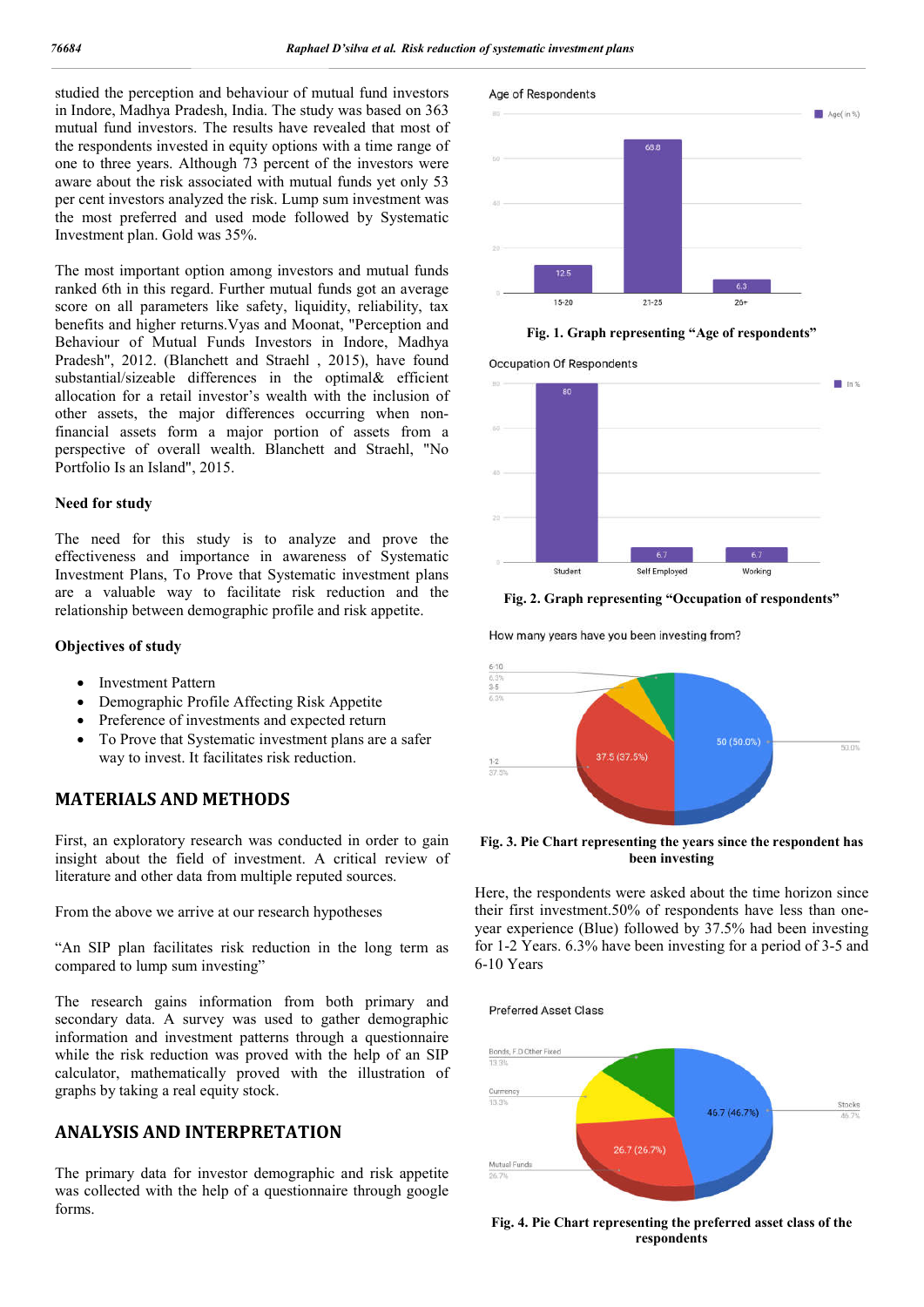Stocks are the most popular asset class at 46.7% followed by mutual funds at 26.7%, currency at 13.3% and Fixed Incomes at 13.3%

# Risk Appetite



**Fig 5. Pie chart representing "Risk Appetite of respondents"**

75% of the respondents preferred a medium risk-medium return approach with 12.5% high risk-high return and 12.5% high Low Risk-Low return.



#### **Fig 6. Graph representing preference of strategy while investi investing in stock when markets are volatile**

Here, the respondents were asked how they would deal with a volatile stock, 37.5 percent of people chose to avoid the risk while the other 37.5% preferred reducing the risk. 25% preferred taking a risk.



**Fig. 7. Pie chart representing choice of investment strategy**

40% of people prefer investing regularly in order to average out returns/losses, 33.3% preferred to invest in one tranche and wait until substantial profits are accumulated.

# **Systematic investment plan (SIP) vs Lump Sum Investing**

In this study, we take Bharti Airtel as the Stock for representation purpose, as the stock had a bearish run over the past couple of years. Time period of 10 months is taken.

**SIP type** = 10 Shares of Bharti Airtel at a particular date on a monthly basis.

**SIP Star**t = 21st November 2017

| Month              | <b>Traded price</b> | No. of shares | <b>Total amount</b> |
|--------------------|---------------------|---------------|---------------------|
| 21st November 2017 | 499.9               | 10            | 4999                |
| December 2017      | 520.57              | 10            | 5205.7              |
| January 2018       | 486.54              | 10            | 4865.4              |
| February 2018      | 419.45              | 10            | 4194.5              |
| March 2018         | 418.60              | 10            | 4186                |
| April 2018         | 400.75              | 10            | 4007.5              |
| May 2018           | 360.20              | 10            | 3602                |
| June 2018          | 368.20              | 10            | 3682                |
| <b>July 2018</b>   | 345.55              | 10            | 3455.5              |
| August 2018        | 372.95              | 10            | 3729.5              |
| Total              |                     | 100           | 41927.2             |



**Fig. 8. Graph representing Price and Holding**



**Fig. 9. Graph representing Buy price over 10 Months**



**Fig 10. Graph representing "Total Value"**

By the representation of the above graph, we can see that the By the representation of the above graph, we can see that the multiple tranche investment has increased the total value of investment over the year while keeping our final investment value at Rs.41927.1The total loss amounts to Rs. 8,062.9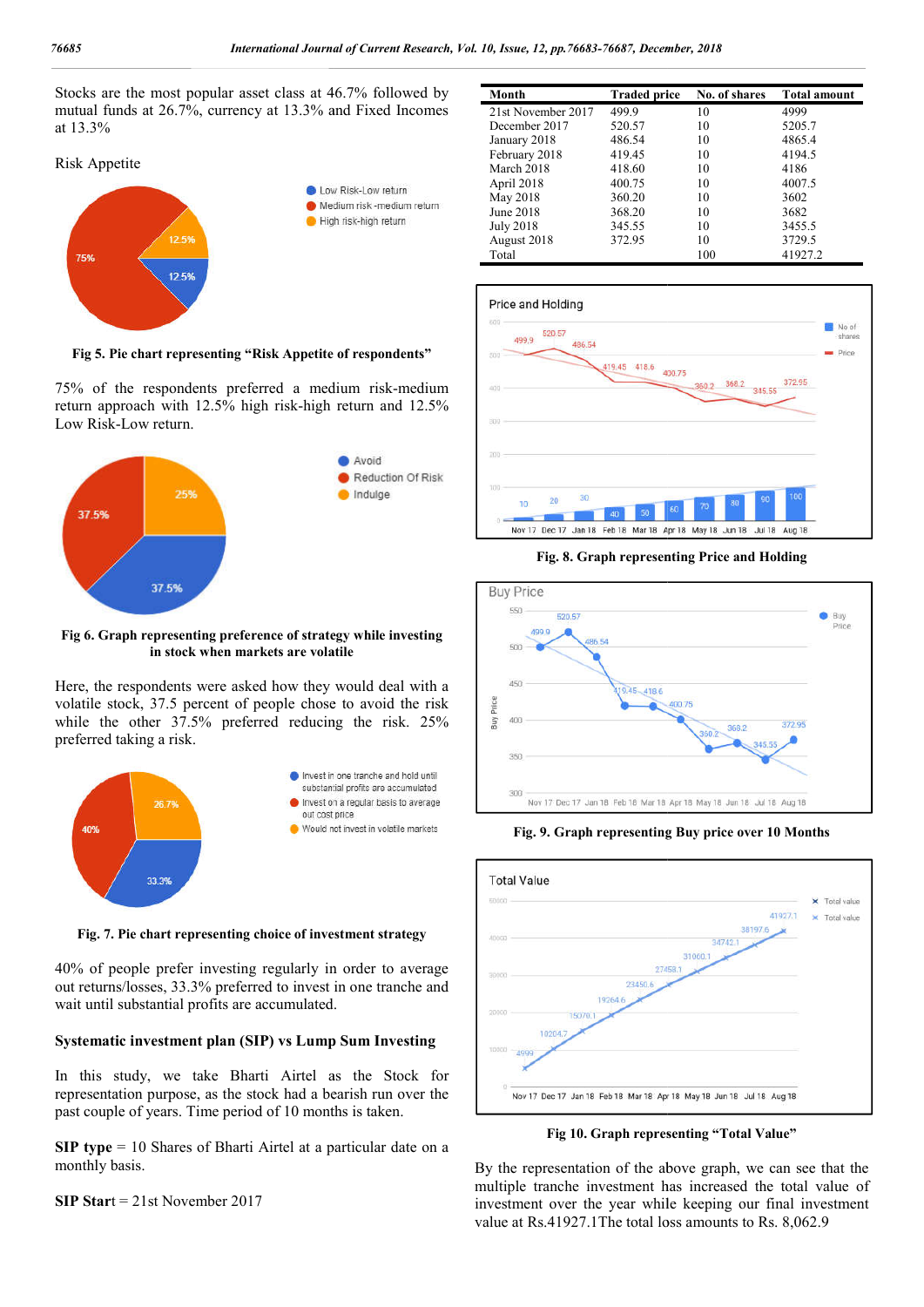# **Analysis of Lump Sum Method**

Considering we had bought all the 100 shares in one tranche it would have costed Rs. 49,990.The Cost price and No of shares shall be constant throughout the year. Except that the value will appreciate or depreciate depending on the market conditions.



**Fig. 11. Graph representing "Price and Holding"**







**Fig 13. Graph representing "Total value"**

By the representation of the above graph, the total value of the investment of 100 shares has fallen from Rs. 49,990 to Rs. 37,295.The total loss amounts to Rs. 12,695

#### **Conclusion**

The survey conducted included majority belonging to the student background, with 0-2 years' experience of investing experience. 75% of the respondents choose medium riskmedium return and prefer investing regularly instead of lump sum and completely avoiding volatile products. With their preferred asset class being equity, which is one of the most volatile asset class. Adoption of a systematic investment plan in the equity market where high volatility is quite common is a great way to reduce risk. It is recorded that younger people with lesser investing experience, tend to take more risk than others. In order to prove the risk reduction capability of a systematic investment plan a volatile stock was taken as an example. The Loss when money invested in a single tranche amounts to 25% of the investment whereas the SIP Investment has a loss of 16% of the investment. By the above analysis we can state that Systematic investment plans are a great tool in risk reduction, it helps eliminate market volatility for medium to long term investments and its awareness has to be created among millennials.

#### **Scope of the study**

The main objective of the study is to prove that an SIP is a suitable strategy for all demographics. To analyze the investment patterns and styles of retail investors and risks that come with it by using primary data collected from people belonging to different regions, age, occupation etc. In this research investors who have exposure to the equity markets and have invested in equity shares.

# **REFERENCES**

- Barber, B. M., and Odean, T. 1998. The Courage of Misguided Convictions. September 28, 2018, from http://faculty.haas. berkeley.edu/odean/papers current versions/faj novdec99 barber and odean.pdf .
- Blanchett, D. M., and Straehl, P. U. 2015. No Portfolio Is an Island. *Financial Analysts Journal, 71*(3), 15-33. doi:10. 2469/faj.v71.n3.5 (Blanchett and Straehl, "No Portfolio Is an Island", 2015, p. 15,16,31)
- Bose, D. 2014. How Mutual Fund SIPs have created wealth over the last 15 years: Large Cap and Diversified Equity. Retrieved September 28, 2018, from https://www.advis orkhoj.com/articles/Mutual-Funds/How-Mutual-Fund-SIPs-have-created-wealth-over-the-last-15-years:-Large-Cap-and-Diversified-Equity . (Bose, "How Mutual Fund SIPs have created wealth over the last 15 years: Large Cap and Diversified Equity", 2014, pp. 1-4)
- https://www.personalfn.com/fns/all-you-need-to-know-aboutsips (2017)
- Kumar, D. 2017. A Study of SIPs. Retrieved September 28, 2018, from https://www.valueresearchonline.com/story/ h2 storyview.asp?str=33426&utm\_medium=vro.in (Kumar, "A Study of SIPs", 2017, p. 1)
- Kumar, R., and Arora, R. (n.d.). Mutual Fund Investments: A Study of Investors' Behaviour. *Mutual Fund Investments: A Study of Investors' Behaviour,*10-13. Retrieved September 28, 2018, from http://www.publishingindia. com/GetBrochure.aspx?query=UERGQnJvY2h1cmVzfC8 xMjU4LnBkZnwvMTI1OC5wZGY=
- Reddy, R. B., and Sreenivasulu, P. 2015. A study on systematic investment plan as an effective investment option in mutual funds. Retrieved September 28, 2018, from http://indianresearchjournals.com/pdf/IJMFSMR/ 2015/October/7.pdf
- Roy, Debalina and Ghosh, Koushik, 2011. The Scenario of Investment in Systematic Investment Plan (SIP) among the Retail Customers. *Global Journal of Finance and*